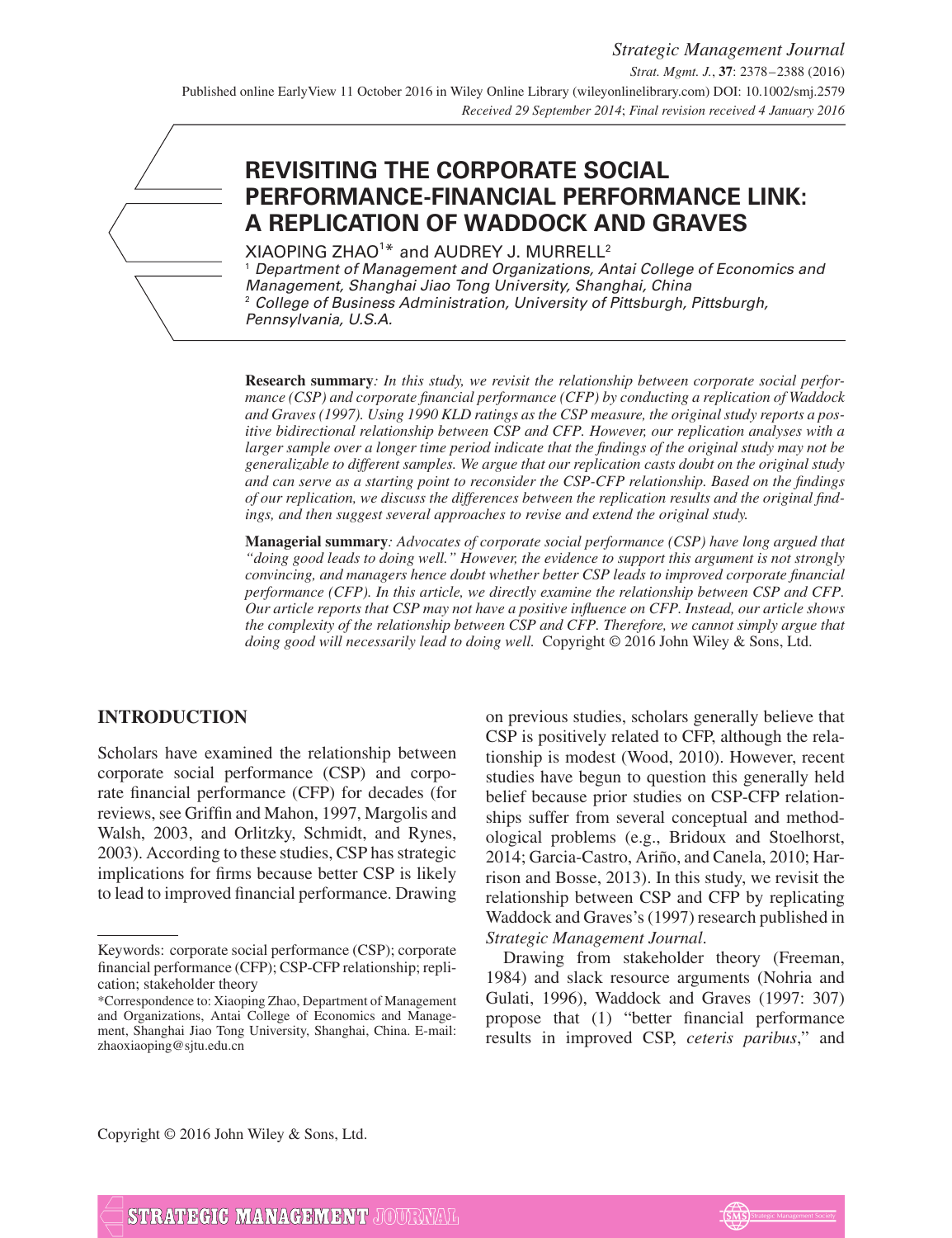that (2) "improved CSP leads to better financial performance, *ceteris paribus*." Using 1990 KLD ratings as the CSP measure and three accounting performance measures (ROA, ROE, and ROS), Waddock and Graves (1997) found empirical support for their arguments. We replicate Waddock and Graves's (1997) research for two reasons. First, their research is the most cited study addressing the CSP-CFP relationship and has been cited more than 3,200 times between when it was published and March 2015, according to Google Scholar, and approximately 1,600 times since 2011. More important, some articles continue to build their conceptual and methodological bases on Waddock and Graves (1997), including Cheng, Ioannou, and Serafeim (2014), Chun *et al.* (2013), Koh, Qian, and Wang (2014), Marquis and Qian (2014), Wang and Bansal (2012), and Wang and Qian (2011). Second, Peloza's (2009) review of CSP measures revealed numerous studies that follow the Waddock and Graves (1997) approach, and used KLD ratings to measure CSP. Recent studies continue to use KLD ratings to measure CSP (e.g., Jayachandran, Kalaignanam, and Eilert, 2013; Koh *et al.*, 2014; Luo *et al.*, 2015; Ramchander, Schwebach, and Staking, 2012), despite the ongoing debate on whether KLD ratings are good measures of CSP (Chatterji, Levine, and Toffel, 2009; Mattingly and Berman, 2006).

To replicate Waddock and Graves's (1997) study, we use the same measures and similar analytical procedures as they do, but expand the time frame and use a substantially larger sample (KLD ratings for the period 1991–2013). The purpose of this replication is not to reproduce the original results reported by Waddock and Graves, and thus, we do not re-analyze the original study's data set. Instead, our major objective for this replication is to employ the same specifications and tests to examine the generalizability of the original study to different settings, time periods, and places. Analyzing more than 27,000 firm-year observations from 1991 to 2013, our replication analyses examine the relationship between CSP and accounting performance measured as ROA, ROE, and ROS, like that reported by Waddock and Graves (1997). In addition, our replication analyses include financial market performance, measured by Tobin's q, market-to-book ratio (MTB), and market value added (MVA), and its relationship with CSP. Our findings with a larger sample over a longer time period differ somewhat from the original findings. Specifically, our replication analyses confirm the original finding that prior financial performance is related to subsequent CSP, but cast doubts on another original finding that prior CSP is positively associated with subsequent financial performance. More important, the effect sizes of the CSP-CFP associations yielded by our replication analyses are substantially smaller than those reported by the original study. To explain the differences between the original findings and our replication results, we discuss the substantial differences in the original sample and the samples of our replication analyses. The empirical evidence offered by our replication analyses suggests that the relationship between CSP and CFP merits future study. Thus, we propose a few approaches for future research intended to capture the complex nature of the CSP-CFP relationship.

# **REPLICATION METHODS**

Because our primary purpose is to replicate Waddock and Graves's (1997) study using data from a longer period to determine whether a different sample generates different results with the same specifications and tests, we did not re-analyze the exact data used by the original study. However, we employed the same measures and similar estimation method used by the original study. In essence, regression analyses including firm and year fixed-effects were used to examine the relationship between CSP and CFP. However, due to the presence of outliers or extreme values of the CFP measures (i.e., ROA, ROE, ROS, Tobin's q, MTB, and MVA), we reconducted the fixed-effects regression analyses when these extreme values were removed from the replication samples. We suspected that the empirical results might be biased by the presence of extreme values of these variables. After checking the distributions and histograms of these variables, we used the 5th and 95th percentile of CFP as cutoffs for extreme values.

## **Sample and measures**

## *Sample*

Waddock and Graves (1997) only used KLD data from 1990, which contained 469 observations. Our initial sample consisted of all the firms in the 1991–2013 KLD ratings. Then, we combined this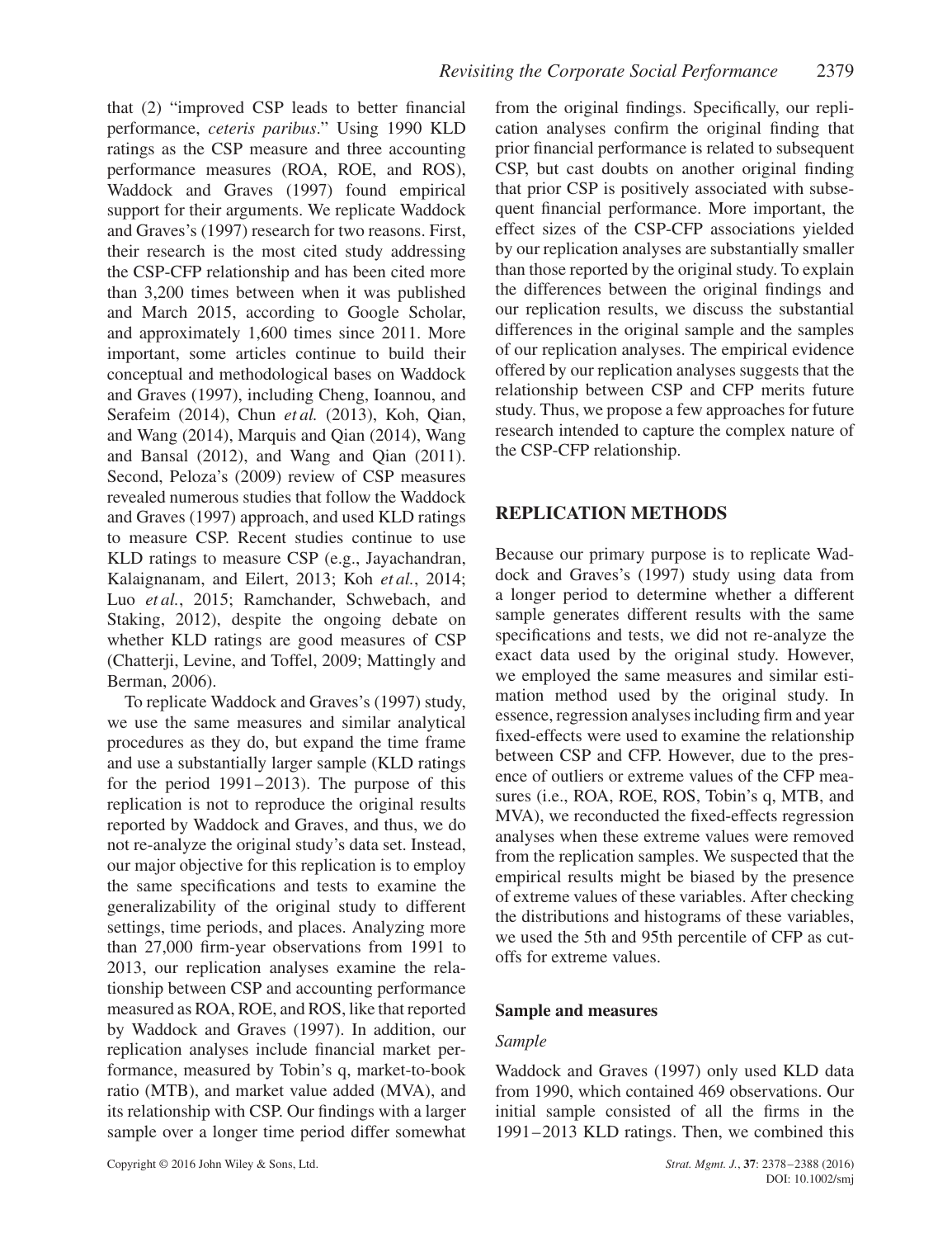data set with Compustat data, which was the source for the CFP and control variables. To examine the influence of CFP on CSP, we combined 1991–2013 KLD data with 1990–2012 Compustat data. In contrast, to examine the influence of CSP on CFP, we combined 1991–2013 KLD data with 1992–2014 Compustat data. As a result, we generated two replication samples, both of which were based on 1991–2013 KLD data. However, due to the missing data on CFP measures and control variables in Compustat, the two replication samples were not identical, although they had substantial overlap in firm-year observations in terms of firm identity and year. Specifically, replication sample 1, with 29,352 firm-year observations, was used to examine the influence of CFP on CSP, whereas replication sample 2, with 27,025 firm-year observations, was used to examine the influence of CSP on CFP. The major reason that replication sample 1 was larger than replication sample 2 was that when the replication analyses were conducted, considerable 2014 CFP data were missing from Compustat. In particular, replication sample 1 contained 3,850 unique firm-year observations that were not included in replication sample 2; similarly, replication sample 2 contained 1,523 unique firm-year observations that were not included in replication sample 1. In this sense, the two replication samples contained 25,502 firm-year observations in common. To test the robustness of our replication results, we also conducted additional analyses using the sample with 25,502 firm-year observations. We found that the results using this sample did not differ substantially from replication results using replication sample 1 and replication sample 2.

# *CSP*

Following the Waddock and Graves (1997) approach, CSP was measured as a weighted average score of eight KLD social rating dimensions. In the original study, CSP was measured as a weighted average score of eight KLD social rating dimensions (i.e., employee relations, product, community relations, environment, treatment of women and minorities, nuclear power, military contracts, and South Africa). The weights of these eight dimensions were generated by the simple multi-attribute rating technique (SMART; Von Winterfeldt and Edwards, 1986). The authors of the original study asked three CSP experts to evaluate the importance of each CSP dimension

Copyright © 2016 John Wiley & Sons, Ltd. *Strat. Mgmt. J.*, **37**: 2378–2388 (2016)

and to assign them weights. Using this weighting scale, the authors of the original study calculated a weighted average CSP score for each firm in their sample. We adopted the same weights reported by Waddock and Graves (1997: 310) to calculate the weighted average CSP score.

## *CFP*

Following the original study, we used three accounting performance measures: ROA, ROE, and ROS. However, we added three financial market performance measures (i.e., Tobin's q, MTB, and MVA) to determine whether CSP was correlated with these financial market performance indicators, which were not readily available for firms in the original sample. For the accounting performance measures, ROA was calculated as net income over total assets; ROE was calculated as net income over total equity; and ROS was calculated as net income over total sales. The scales of the three measures in our replication analyses were the same as the original study. For the market performance measures, Tobin's q was calculated by the following formula: (equity market value + debt market value)/(equity book value+debt book value); MTB was calculated as equity market value over equity book value; and MVA was calculated as equity market value—book value of equity and debt.

# *Control variables*

Following the original study's methodology, control variables included the ratio of debt to total assets, firm size (measured as total sales, total assets, and number of employees), and a set of year dummy variables. Consistent with the original study, there was a one-year lag between the dependent variable and independent/control variables.

# **REPLICATION RESULTS**

Table 1 presents the descriptive statistics. Panel 1 of Table 1 reports the descriptive statistics of the original sample adopted from Waddock and Graves (1997: 309, Table 2). Panels 2 and 3 show the descriptive statistics of the replication samples. Specifically, Panel 2 reports the descriptive statistics of the sample we used to examine the influence of CFP on CSP; in contrast, Panel 3 reports the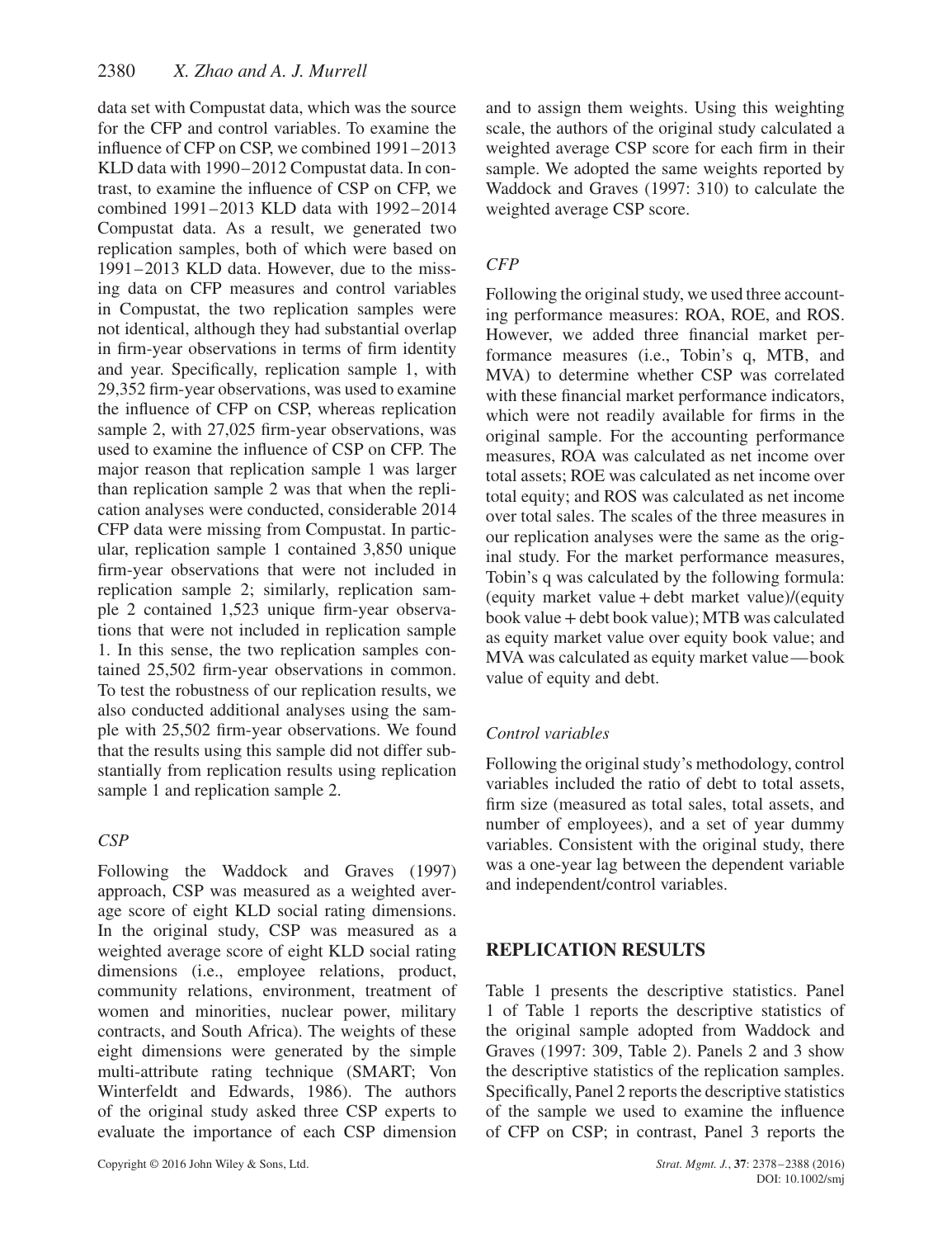| Table 1. Descriptive statistics of original sample and replication samples |                               |                          |                    |                                      |                                                       |               |                |                                      |                                                           |               |
|----------------------------------------------------------------------------|-------------------------------|--------------------------|--------------------|--------------------------------------|-------------------------------------------------------|---------------|----------------|--------------------------------------|-----------------------------------------------------------|---------------|
|                                                                            | (Waddock and Graves,<br>1997) | Panel 1: original sample | $CSP: 1991 - 2013$ | CFP and control variables: 1990-2012 | Panel 2: replication sample 1 (DV = CSP, $IV = CFP$ ) |               | CFP: 1992-2014 | CSP and control variables: 1991-2013 | Panel 3: replication sample 2 ( $DY = CFP$ , $IV = CSP$ ) |               |
| Variable                                                                   | Mean                          | Std. dev.                | Mean               | Std. dev.                            | Min                                                   | Max           | Mean           | Std. dev.                            | Min                                                       | Max           |
| 5P                                                                         | $-0.034$                      | 0.356                    | $-0.015$           | 0.335                                | $-1.347$                                              | 2.462         | $-0.023$       | 0.333                                | $-1.347$                                                  | 2.462         |
| ROA                                                                        | 0.055                         | 0.058                    | 0.020              | 0.205                                | $-8.681$                                              | 9.738         | $-0.004$       | 3.189                                | $-523.200$                                                | 2.408         |
| ROE                                                                        | 0.139                         | 0.283                    | 0.003              | 6.536                                | $-790.608$                                            | 141.742       | 0.033          | 4.995                                | $-622.383$                                                | 142.787       |
| <b>ROS</b>                                                                 | 0.059                         | 0.073                    | $-2.903$           | .98.017                              | $-29319.000$                                          | 609.074       | $-3.138$       | 206.179                              | $-29319.000$                                              | 110.597       |
| obin's q                                                                   |                               |                          | 2.261              | 16.358                               | 0.345                                                 | 1,979.617     | 2.036          | 8.259                                | 0.330                                                     | 219.992       |
| mв                                                                         |                               |                          | 3.554              | 64.666                               | $-4,027.241$                                          | 7,426.010     | 2.874          | 36.261                               | $-4,027.241$                                              | 1,575.700     |
| <b>MVA</b>                                                                 |                               |                          | $-4,310.647$       | 62,375.630                           | 2,232,744.000                                         | 59,320.000    | $-4,907.623$   | 68,759.410                           | $-2.232.744.000$                                          | 559,320.000   |
| bebt to total assets                                                       | 0.203                         | 0.174                    | 0.556              | 0.272                                | 0.006                                                 | 6.189         | 0.556          | 0.267                                | 0.005                                                     | 4.072         |
| Total sales                                                                | 6,416.370                     | 1,133.740                | 4,676.553          | 5,853.050                            | 0.000                                                 | 444,948       | 4,950.219      | 16,867.750                           | 0.000                                                     | 467.231       |
|                                                                            | $\times$                      | $M\$                     | Xß                 | XX)                                  | 8M                                                    | XIX           | $M\$           | M\$                                  | X8                                                        | М\$           |
| Total assets                                                               | 11,444.750                    | 23,598.730               | 0,648.690          | 58,986.230                           | 0.396                                                 | 2,400,000     | 1,280.760      | 71,584.410                           | 0.486                                                     | 2,300,000     |
|                                                                            | M <sub>3</sub>                | Xß                       | M\$                | Xß                                   | ХØ                                                    | <b>NS</b>     | $M\$           | XIŞ                                  | X                                                         | XK            |
| Employees                                                                  | 39.646 thous                  | 64.358 thous             | 16.900 thous       | 58.512 thous                         | $0.001$ thous                                         | $2,200$ thous | 7.539 thous    | $61.475$ thous                       | 0.001 thous                                               | $2,200$ thous |
| Total observations                                                         | 469                           |                          | 29,352             |                                      |                                                       |               | 27,025         |                                      |                                                           |               |

descriptive statistics of the sample we used to examine the influence of CSP on CFP.

Table 2 presents the correlation matrix for variables in our replication samples. Panel 1 of Table 2 reports the correlations when CSP is the dependent variable and CFP is the independent variable. Panel 2 of Table 2 reports the correlations when CFP is the dependent variable and CSP is the independent variable. In both samples, the three measures of firm size (i.e., total sales, total assets, and number of employees) are highly correlated. As in the original study, they are entered into the regression models separately.

#### **The associations between prior CFP on subsequent CSP**

Tables 3 and 4 report the empirical results of our replication analyses.<sup>1</sup> In particular, Table 3 reports the empirical results when CSP is the dependent variable and CFP is the independent variable. Panel 1 reports the regression coefficients and the ranges of *p*-values adopted from the original study (Waddock and Graves, 1997: 312, Table 5), and Panel 2 reports the regression coefficients, robust standard errors, and exact *p*-values of our replication analyses. Here, the measures of CFP include ROA, ROE, ROS, Tobin's q, MTB, and MVA. Following the analytical procedures of the original study (Waddock and Graves, 1997), these variables are entered into the replication analyses separately.

According to Panel 1 of Table 3, the original finding is that ROA is positively related with CSP. Panel 2 shows that our replication analyses yield positive but noticeable smaller associations between ROA and CSP when the extreme values of ROA are removed. For example, as firm size is measured by total sales, the effect size reported by the original study is 1.189 ( $p < 0.001$ ), while the effect size reported by our replication analyses is 0.242  $(S.E. = 0.043, p = 0.000)$ . Similarly, when firm size is measured by total assets or number of employees, the effect sizes of the associations between ROA and CSP reported by our replication analyses are extremely smaller than those reported by the original study.

With respect to the associations between CSP and ROE, both the original study and our replication

DOI: 10.1002/smj

<sup>&</sup>lt;sup>1</sup> The complete results with all of the estimates, including control variables, can be found in Appendix S1.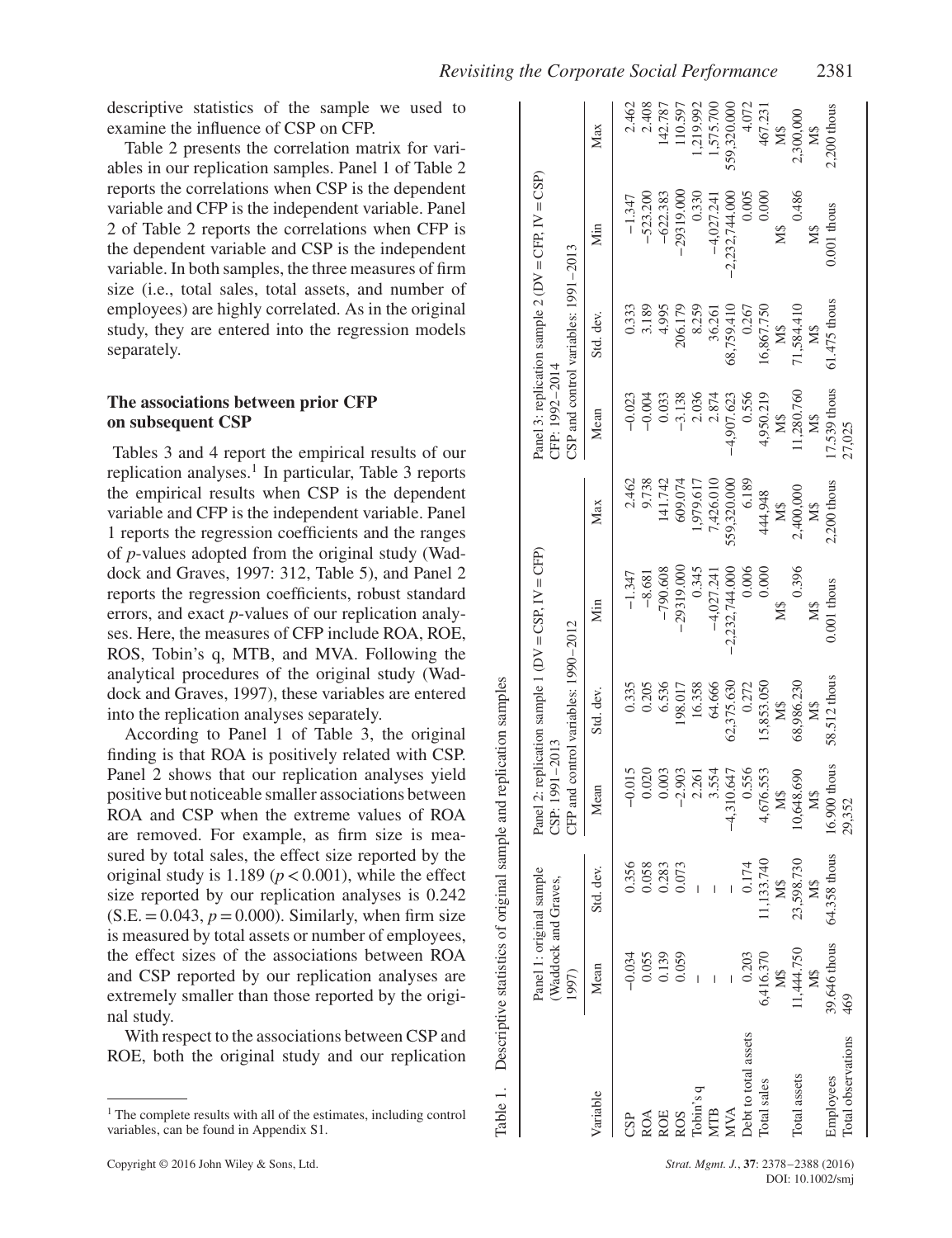|          | Replication sample 1: CSP (DV): 1991–2013; CFP (IV) and control variables: 1990–2012 |          |          |          |                |          |          |          |       |       |       |
|----------|--------------------------------------------------------------------------------------|----------|----------|----------|----------------|----------|----------|----------|-------|-------|-------|
| Variable |                                                                                      |          | 2        | 3        | $\overline{4}$ | 5.       | 6        | 7        | 8     | 9     | 10    |
| 1.       | CSP                                                                                  |          |          |          |                |          |          |          |       |       |       |
| 2.       | <b>ROA</b>                                                                           | 0.066    |          |          |                |          |          |          |       |       |       |
| 3.       | <b>ROE</b>                                                                           | 0.000    | 0.068    |          |                |          |          |          |       |       |       |
| 4.       | <b>ROS</b>                                                                           | $-0.002$ | 0.055    | 0.003    |                |          |          |          |       |       |       |
| 5.       | Tobin's q                                                                            | 0.013    | $-0.022$ | 0.001    | $-0.001$       |          |          |          |       |       |       |
| 6.       | <b>MTB</b>                                                                           | 0.004    | 0.003    | $-0.398$ | 0.000          | 0.329    |          |          |       |       |       |
| 7.       | <b>MVA</b>                                                                           | $-0.068$ | 0.022    | 0.001    | $-0.001$       | 0.014    | 0.007    |          |       |       |       |
| 8.       | Debt to total assets                                                                 | 0.009    | $-0.119$ | $-0.011$ | $-0.003$       | $-0.011$ | $-0.008$ | $-0.129$ |       |       |       |
| 9.       | Total sales                                                                          | 0.132    | 0.045    | 0.006    | 0.004          | $-0.008$ | $-0.002$ | $-0.282$ | 0.110 |       |       |
| 10.      | Total assets                                                                         | 0.135    | 0.004    | 0.002    | 0.002          | $-0.008$ | $-0.003$ | $-0.948$ | 0.127 | 0.472 |       |
| 11.      | Employees                                                                            | 0.113    | 0.046    | 0.006    | 0.004          | $-0.006$ | $-0.001$ | $-0.141$ | 0.084 | 0.689 | 0.273 |
|          | Replication sample 2: CFP (DV): 1992–2014; CSP (IV) and control variables: 1991–2013 |          |          |          |                |          |          |          |       |       |       |
| Variable |                                                                                      | 1        | 2        | 3        | $\overline{4}$ | 5        | 6        | 7        | 8     | 9     | 10    |
| 1.       | CSP                                                                                  |          |          |          |                |          |          |          |       |       |       |
| 2.       | <b>ROA</b>                                                                           | 0.004    |          |          |                |          |          |          |       |       |       |
| 3.       | <b>ROE</b>                                                                           | $-0.003$ | 0.003    |          |                |          |          |          |       |       |       |
| 4.       | <b>ROS</b>                                                                           | 0.000    | 0.010    | 0.004    |                |          |          |          |       |       |       |
| 5.       | Tobin's q                                                                            | 0.018    | $-0.897$ | 0.000    | $-0.008$       |          |          |          |       |       |       |
| 6.       | <b>MTB</b>                                                                           | 0.010    | 0.000    | 0.184    | 0.000          | 0.057    |          |          |       |       |       |
| 7.       | <b>MVA</b>                                                                           | $-0.066$ | 0.001    | 0.001    | $-0.001$       | 0.023    | 0.010    |          |       |       |       |
| 8.       | Debt to total assets                                                                 | 0.007    | $-0.055$ | $-0.013$ | $-0.003$       | 0.022    | $-0.022$ | $-0.134$ |       |       |       |
| 9.       | Total sales                                                                          | 0.110    | 0.005    | 0.009    | 0.005          | $-0.010$ | 0.003    | $-0.274$ | 0.110 |       |       |
| 10.      | Total assets                                                                         | 0.130    | 0.001    | 0.003    | 0.002          | $-0.013$ | $-0.003$ | $-0.941$ | 0.131 | 0.468 |       |
| 11.      | Employees                                                                            | 0.102    | 0.005    | 0.008    | 0.004          | $-0.005$ | 0.005    | $-0.139$ | 0.084 | 0.693 | 0.271 |

Table 2. Correlations of variables of replication samples

Replication sample 1: N =29,352; p*<*0.05 if |r|*>*0.012.

Replication sample 2: N =27,025; p*<*0.05 if |r|*>*0.013.

analyses report positive associations, but the effect sizes in our replication analyses are smaller. For instances, as firm size is measured by total sales, the effect size reported by the original study is 0.110 ( $p < 0.100$ ), while the effect size reported by our replication analyses is  $0.060$  (S.E. =  $0.019$ ,  $p = 0.002$ ). In addition, when firm size is measured by total assets or number of employees, the effect sizes of the associations between ROE and CSP reported by our replication analyses are smaller than those reported by the original study.

A similar pattern has also been founded regarding the association between ROS and CSP. Specifically, as firm size is measured by total sales, the effect size reported by the original study is 0.597 ( $p < 0.050$ ), while the effect size reported by our replication analyses is  $0.150$  (S.E. = 0.023,  $p = 0.000$ ). In addition, when firm size is measured by total assets or number of employees, the effect sizes of the associations between ROS and CSP reported by our replication analyses are smaller than those reported by the original study.

Panel 2 of Table 3 also reports the results with respect to the associations between CSP and each of three financial market performance measures (i.e., Tobin's q, MTB, and MVA). In general, our replication results show that the associations between financial market performance and CSP are generally positive after removing extreme values of financial market performance measures. However, we note that the effect sizes are very small. For example, when firm size is measured as total sales, the effect size of the association between Tobin's q and CSP is  $0.010$  (S.E. = 0.005,  $p = 0.035$ ); the effect size of the relationship between MTB and CSP is  $0.005$  (S.E. = 0.002,  $p = 0.027$ ); and the effect size of the relationship between MVA and CSP is 5.43E-06 (S.E.=2.05E-06, *p*=0.008). Moreover, when firm size is measured by total assets or number of employees, the effect sizes of the associations between CSP and financial market performance measures remain very small.

To summarize, after removing extreme values of performance measures, our replication results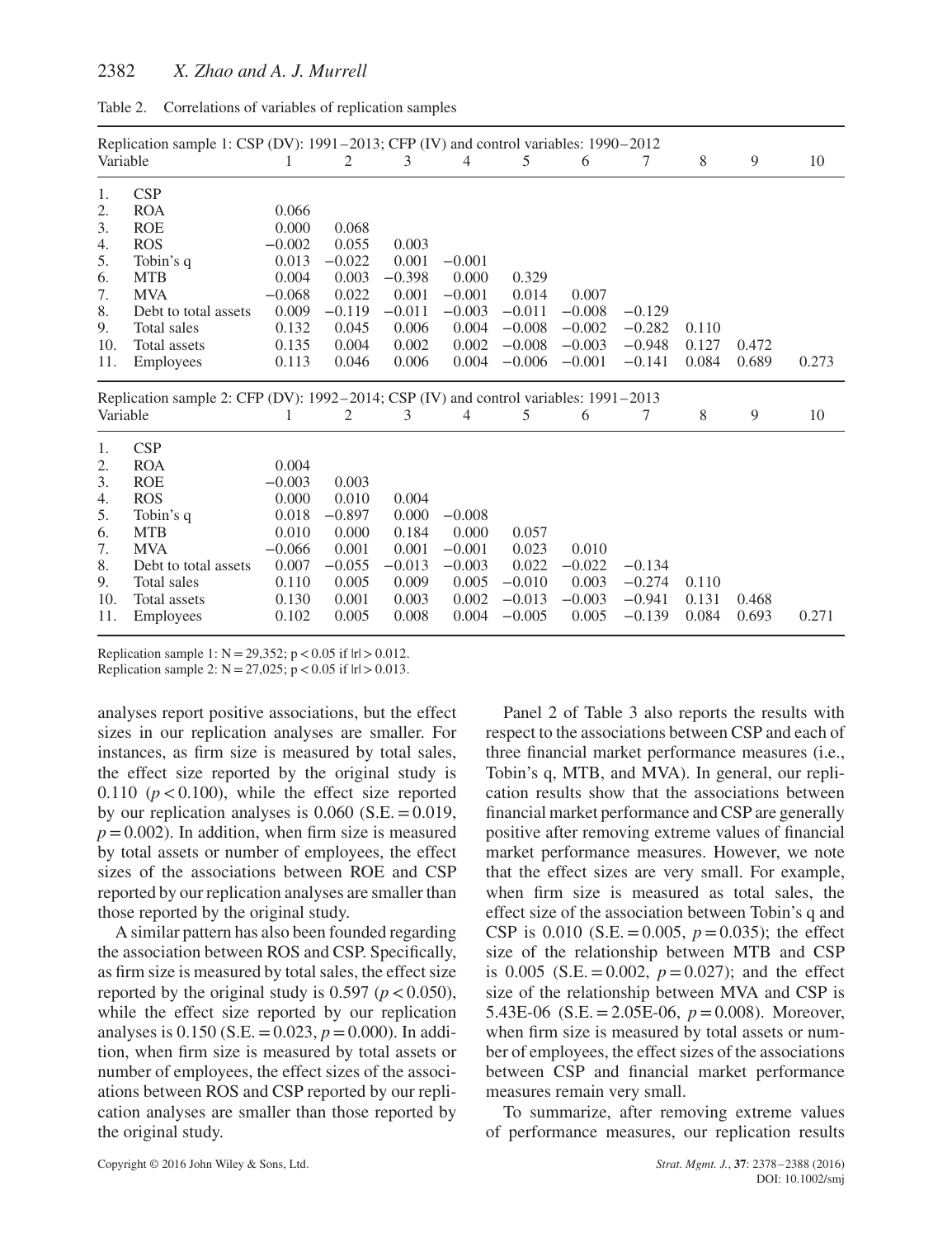|                                                                                                                                                                                                                                                                                                                                                                                                                                                                                                                                                                                                                                                                                                                                       |                                       | Firm size measure: total sales |            |              | Firm size measure: total assets |            |               | Firm size measure: number of employees |            |
|---------------------------------------------------------------------------------------------------------------------------------------------------------------------------------------------------------------------------------------------------------------------------------------------------------------------------------------------------------------------------------------------------------------------------------------------------------------------------------------------------------------------------------------------------------------------------------------------------------------------------------------------------------------------------------------------------------------------------------------|---------------------------------------|--------------------------------|------------|--------------|---------------------------------|------------|---------------|----------------------------------------|------------|
|                                                                                                                                                                                                                                                                                                                                                                                                                                                                                                                                                                                                                                                                                                                                       | Coefficients                          | Robust S.E.                    | $p$ -Value | Coefficients | Robust S.E.                     | $p$ -Value | Coefficients  | Robust S.E.                            | $p$ -Value |
| Panel 1: OLS coefficients adopted from Table 5 in Waddock and Graves (1997: 312)                                                                                                                                                                                                                                                                                                                                                                                                                                                                                                                                                                                                                                                      |                                       |                                |            |              |                                 |            |               |                                        |            |
| $IV = ROA$ , $DV = CSP$                                                                                                                                                                                                                                                                                                                                                                                                                                                                                                                                                                                                                                                                                                               | 189                                   |                                | p < 0.001  | 1.206        | I                               | p < 0.001  | 1.225         | I                                      | p < 0.001  |
| $IV = ROE$ , $DV = CSP$                                                                                                                                                                                                                                                                                                                                                                                                                                                                                                                                                                                                                                                                                                               | $\frac{1.189}{0.110}$                 | I                              | p < 0.10   | 0.108        | $\mathbf{I}$                    | p < 0.10   | 0.109         | I                                      | p < 0.10   |
| $IV = ROS$ , $DV = CSP$                                                                                                                                                                                                                                                                                                                                                                                                                                                                                                                                                                                                                                                                                                               | 0.597                                 | $\overline{\phantom{0}}$       | p < 0.05   | 0.602        | $\blacksquare$                  | p < 0.05   | 0.614         | $\overline{\phantom{a}}$               | $p < 0.05$ |
| Panel 2: replication using 1991–2013 KLD data<br>$IV = ROA$ , $DV = CSP$                                                                                                                                                                                                                                                                                                                                                                                                                                                                                                                                                                                                                                                              |                                       |                                |            |              |                                 |            |               |                                        |            |
| 1. Fixed-effects                                                                                                                                                                                                                                                                                                                                                                                                                                                                                                                                                                                                                                                                                                                      | 018                                   | 0.008                          | 0.031      | 0.019        | 0.008                           | 0.026      | 0.017         | 0.008                                  | 0.036      |
| 2. Fixed-effects, no extreme values<br>$IV = ROE$ , $DV = CSP$                                                                                                                                                                                                                                                                                                                                                                                                                                                                                                                                                                                                                                                                        | 0.242                                 | 0.043                          | 0.000      | 0.249        | 0.042                           | 0.000      | 0.241         | 0.042                                  | 0.000      |
| 1. Fixed-effects                                                                                                                                                                                                                                                                                                                                                                                                                                                                                                                                                                                                                                                                                                                      | $-8.51E-05$                           | 1.43E-04                       | 0.551      | $-8.28E-05$  | 1.42E-04                        | 0.559      | $-8.80E - 05$ | 1.41E-04                               | 0.532      |
| 2. Fixed-effects, no extreme values<br>$IV = ROS$ , $DV = CSP$                                                                                                                                                                                                                                                                                                                                                                                                                                                                                                                                                                                                                                                                        | 0.060                                 | 0.019                          | 0.002      | 0.066        | 0.019                           | 0.000      | 0.061         | 0.019                                  | 0.001      |
| 1. Fixed-effects                                                                                                                                                                                                                                                                                                                                                                                                                                                                                                                                                                                                                                                                                                                      | $-6.01E-06$                           | 8.62E-07                       | 0.000      | $-5.99E-06$  | 8.62E-07                        | 0.000      | $-5.91E-06$   | 8.69E-07                               | 0.000      |
| 2. Fixed-effects, no extreme values<br>$IV = Tobin's q, DV = CSP$                                                                                                                                                                                                                                                                                                                                                                                                                                                                                                                                                                                                                                                                     | $\overline{50}$<br>$\overline{\circ}$ | 0.023                          | 0.000      | 0.153        | 0.023                           | 0.000      | 0.151         | 0.023                                  | 0.000      |
| 1. Fixed-effects                                                                                                                                                                                                                                                                                                                                                                                                                                                                                                                                                                                                                                                                                                                      | 2.11E-04                              | 8.90E-05                       | 0.018      | 2.10E-04     | 8.89E-05                        | 0.019      | 2.12E-04      | 9.22E-05                               | 0.021      |
| 2. Fixed-effects, no extreme values<br>$IV = MTB$ , $DV = CSP$                                                                                                                                                                                                                                                                                                                                                                                                                                                                                                                                                                                                                                                                        | 0.010                                 | 0.005                          | 0.035      | 0.010        | 0.005                           | 0.044      | 0.008         | 0.005                                  | 0.104      |
| 1. Fixed-effects                                                                                                                                                                                                                                                                                                                                                                                                                                                                                                                                                                                                                                                                                                                      | 1.56E-05                              | 2.07E-05                       | 0.451      | 1.56E-05     | $2.06E-05$                      | 0.451      | 1.63E-05      | 2.11E-05                               | 0.440      |
| 2. Fixed-effects, no extreme values<br>$IV = MVA$ , $DV = CSP$                                                                                                                                                                                                                                                                                                                                                                                                                                                                                                                                                                                                                                                                        | 0.005                                 | 0.002                          | 0.027      | 0.005        | 0.002                           | 0.024      | 0.004         | 0.002                                  | 0.073      |
| 1. Fixed-effects                                                                                                                                                                                                                                                                                                                                                                                                                                                                                                                                                                                                                                                                                                                      | $-3.36E-07$                           | 1.70E-07                       | 0.048      | 5.85E-07     | 3.64E-07                        | 0.108      | $-4.46E-07$   | 1.59E-07                               | 0.005      |
| Fixed-effects, no extreme values                                                                                                                                                                                                                                                                                                                                                                                                                                                                                                                                                                                                                                                                                                      | 5.43E-06                              | 2.05E-06                       | 0.008      | 7.49E-06     | 2.14E-06                        | 0.000      | 4.20E-06      | 2.09E-06                               | 0.044      |
| 2. We also used 1st and 99th percentile of CFP as cutoffs for extreme values. After dropping extreme values of CFP, the sample size was 24,991, compared with 25,502 of the full sample. The<br>empirical results between the two ways to address extreme values differ qualitatively for ROS, Tobin's q, MTB, and MVA. By checking the distributions and histograms of these variables,<br>1. We used 5th and 95th percentile of CFP as cutoffs for extreme values. After dropping extreme values of CFP, the sample size was 26,416, compared with 29,352 of the full sample.<br>we found that using 1st and 99th percentile could not deal with many extreme values, and hence, using 5th and 95th percentile was more appropriate |                                       |                                |            |              |                                 |            |               |                                        |            |

The influence of CFP on CSP Table 3. The influence of CFP on CSP Table 3.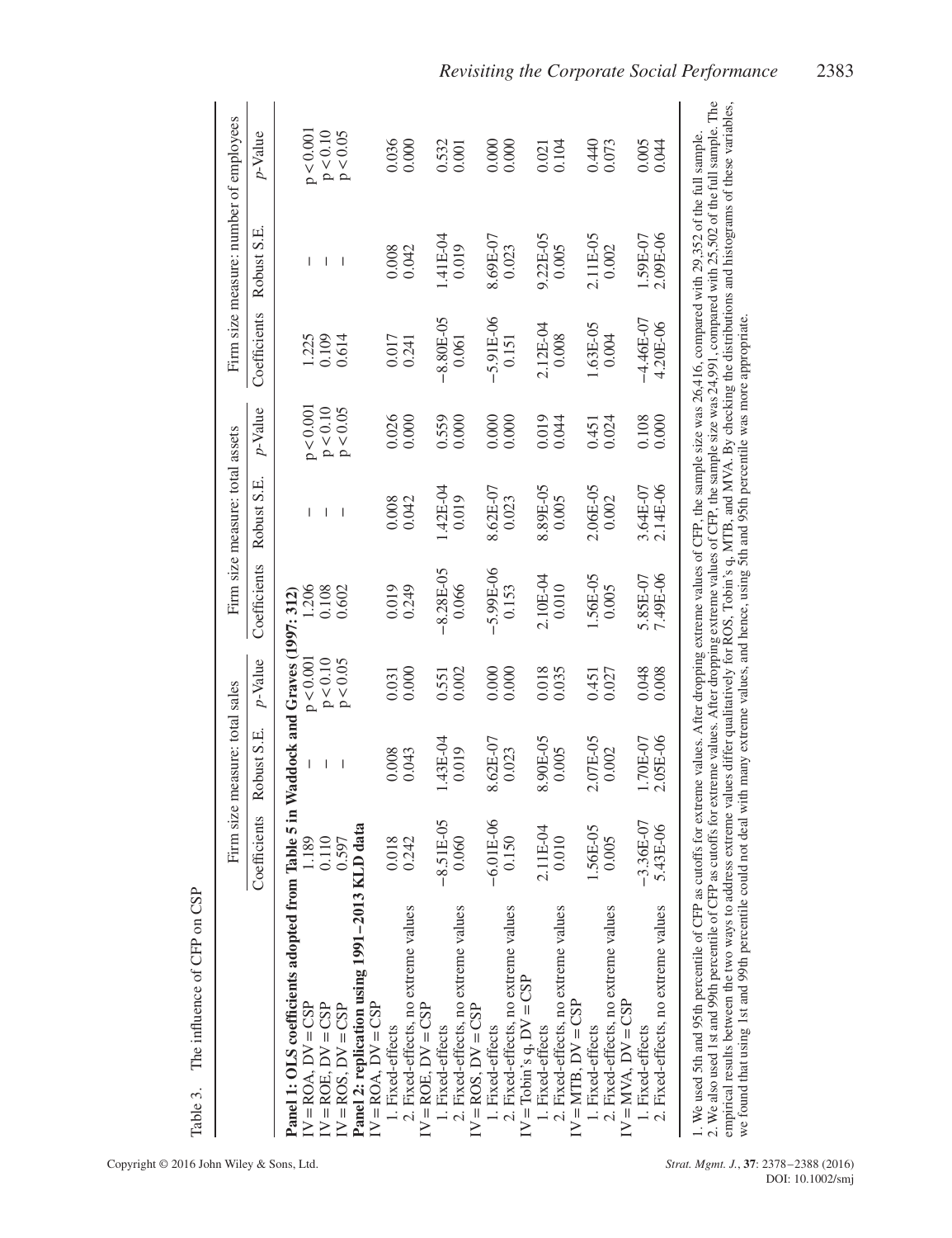|                                                                                                                                                                                                                                                                                                                                                                                                                                                                                                                                                                                                                                                                                                                                                          |              | Firm size measure: total sales |                  |             | Firm size measure: total assets |            |               | Firm size measure: number of employees |                |
|----------------------------------------------------------------------------------------------------------------------------------------------------------------------------------------------------------------------------------------------------------------------------------------------------------------------------------------------------------------------------------------------------------------------------------------------------------------------------------------------------------------------------------------------------------------------------------------------------------------------------------------------------------------------------------------------------------------------------------------------------------|--------------|--------------------------------|------------------|-------------|---------------------------------|------------|---------------|----------------------------------------|----------------|
|                                                                                                                                                                                                                                                                                                                                                                                                                                                                                                                                                                                                                                                                                                                                                          | Coeficients  | Robust S.E.                    | $p$ -value       | Coeficients | Robust S.E.                     | $p$ -value | Coeficients   | Robust S.E.                            | $p$ -value     |
| Panel 1: OLS coefficients adopted from Table 6 in Waddock and Graves (1997: 313)                                                                                                                                                                                                                                                                                                                                                                                                                                                                                                                                                                                                                                                                         |              |                                |                  |             |                                 |            |               |                                        |                |
| $DV = ROA$ , $IV = CSP$                                                                                                                                                                                                                                                                                                                                                                                                                                                                                                                                                                                                                                                                                                                                  | 0.024        |                                | $p<0.01$         | 0.024       | I                               | p < 0.001  | 0.024         | I                                      | p < 0.01       |
|                                                                                                                                                                                                                                                                                                                                                                                                                                                                                                                                                                                                                                                                                                                                                          | 0.081        | $\overline{\phantom{a}}$       | $\rm p\!>\!0.10$ | 0.081       | 1                               | p > 0.10   | 0.081         | $\overline{\phantom{a}}$               | p > 0.10       |
| $DV = ROE, IV = CSP$<br>$DV = ROS, IV = CSP$                                                                                                                                                                                                                                                                                                                                                                                                                                                                                                                                                                                                                                                                                                             | 0.021        | $\overline{\phantom{a}}$       | $p<0.05$         | 0.021       | $\overline{\phantom{a}}$        | p < 0.05   | 0.022         | $\overline{\phantom{0}}$               | p < 0.05       |
| Panel 2: replication using 1991 - 2013 KLD                                                                                                                                                                                                                                                                                                                                                                                                                                                                                                                                                                                                                                                                                                               | data         |                                |                  |             |                                 |            |               |                                        |                |
| $IV = CSP, DV = ROA$                                                                                                                                                                                                                                                                                                                                                                                                                                                                                                                                                                                                                                                                                                                                     |              |                                |                  |             |                                 |            |               |                                        |                |
| 1. Fixed-effects                                                                                                                                                                                                                                                                                                                                                                                                                                                                                                                                                                                                                                                                                                                                         | $-0.003$     | 0.004                          | 0.425            | $-0.003$    | 0.004                           | 0.462      | $-0.003$      | 0.004                                  |                |
| 2. Fixed-effects, no extreme values                                                                                                                                                                                                                                                                                                                                                                                                                                                                                                                                                                                                                                                                                                                      | 0.004        | 0.002                          | 0.013            | 0.005       | 0.002                           | 0.010      | 0.004         | 0.002                                  | 0.370<br>0.018 |
| $IV = CSP$ , $DV = ROE$                                                                                                                                                                                                                                                                                                                                                                                                                                                                                                                                                                                                                                                                                                                                  |              |                                |                  |             |                                 |            |               |                                        |                |
| 1. Fixed-effects                                                                                                                                                                                                                                                                                                                                                                                                                                                                                                                                                                                                                                                                                                                                         | $-0.054$     | 0.116                          | 0.643            | $-0.053$    | 0.117                           | 0.652      | $-0.055$      | 0.116                                  | 0.634          |
| 2. Fixed-effects, no extreme values                                                                                                                                                                                                                                                                                                                                                                                                                                                                                                                                                                                                                                                                                                                      | 0.001        | 0.004                          | 0.767            | 0.002       | 0.004                           | 0.572      | 0.001         | 0.004                                  | 0.791          |
| $IV = CSP$ , $DV = ROS$                                                                                                                                                                                                                                                                                                                                                                                                                                                                                                                                                                                                                                                                                                                                  |              |                                |                  |             |                                 |            |               |                                        |                |
| 1. Fixed-effects                                                                                                                                                                                                                                                                                                                                                                                                                                                                                                                                                                                                                                                                                                                                         | $-0.059$     | 0.662                          | 0.929            | $-0.053$    | 0.664                           | 0.936      | $-0.016$      |                                        | 0.980          |
| 2. Fixed-effects, no extreme values                                                                                                                                                                                                                                                                                                                                                                                                                                                                                                                                                                                                                                                                                                                      | 0.003        | 0.003                          | 0.201            | 0.004       | 0.003                           | 0.159      | 0.003         | $0.643$<br>$0.003$                     | 0.225          |
| $IV = CSP$ , $DV = Tobin's q$                                                                                                                                                                                                                                                                                                                                                                                                                                                                                                                                                                                                                                                                                                                            |              |                                |                  |             |                                 |            |               |                                        |                |
| 1. Fixed-effects                                                                                                                                                                                                                                                                                                                                                                                                                                                                                                                                                                                                                                                                                                                                         | $-0.079$     | 0.066                          | 0.229            | $-0.083$    | 0.067                           | 0.218      | $-0.098$      | 0.067                                  | 0.142          |
| 2. Fixed-effects, no extreme values                                                                                                                                                                                                                                                                                                                                                                                                                                                                                                                                                                                                                                                                                                                      | 0.002        | 0.025                          | 0.949            | 0.001       | 0.026                           | 0.973      | $-0.010$      | 0.025                                  | 0.681          |
| $IV = CSP$ , $DV = MTB$                                                                                                                                                                                                                                                                                                                                                                                                                                                                                                                                                                                                                                                                                                                                  |              |                                |                  |             |                                 |            |               |                                        |                |
| 1. Fixed-effects                                                                                                                                                                                                                                                                                                                                                                                                                                                                                                                                                                                                                                                                                                                                         | 0.023        | 0.557                          | 0.968            | 0.033       | 0.562                           | 0.953      | 0.001         | 0.556                                  | 0.999          |
| 2. Fixed-effects, no extreme values                                                                                                                                                                                                                                                                                                                                                                                                                                                                                                                                                                                                                                                                                                                      | 0.022        | 0.058                          | 0.705            | 0.030       | 0.059                           | 0.616      | $-0.001$      | 0.059                                  | 0.982          |
| $IV = CSP$ , $DV = MVA$                                                                                                                                                                                                                                                                                                                                                                                                                                                                                                                                                                                                                                                                                                                                  |              |                                |                  |             |                                 |            |               |                                        |                |
| 1. Fixed-effects                                                                                                                                                                                                                                                                                                                                                                                                                                                                                                                                                                                                                                                                                                                                         | $-8,065.098$ | 6,018.326                      | 0.180            | 265.930     | 897.453                         | 0.767      | $-10,821.130$ | 6,998.218                              | 0.122          |
| 2. Fixed-effects, no extreme values                                                                                                                                                                                                                                                                                                                                                                                                                                                                                                                                                                                                                                                                                                                      | 173.041      | 125.394                        | 0.168            | 211.292     | 121.334                         | 0.082      | 103.846       | 127.223                                | 0.414          |
| The empirical results between the two ways to address extreme values do not differ qualitatively. In addition, by checking the distributions and histograms of such variables as ROS, Tobin's<br>2. We also used 1st and 99th percentile of CFP as cutoffs for extreme values. After dropping extreme values of CFP, the sample size was 26,483, compared with 27,065 of the full sample.<br>1. We used 5th and 95th percentile of CFP as cutoffs for extreme values. After dropping extreme values of CFP, the sample size was 24,332, compared with 27,025 of the full sample.<br>q, MTB, and MVA, we found that using 1st and 99th percentile could not deal with many extreme values, and hence, using 5th and 95th percentile was more appropriate. |              |                                |                  |             |                                 |            |               |                                        |                |
|                                                                                                                                                                                                                                                                                                                                                                                                                                                                                                                                                                                                                                                                                                                                                          |              |                                |                  |             |                                 |            |               |                                        |                |

Copyright © 2016 John Wiley & Sons, Ltd. *Strat. Mgmt. J.*, **37**: 2378–2388 (2016)

Table 4. The influence of CSP on CFP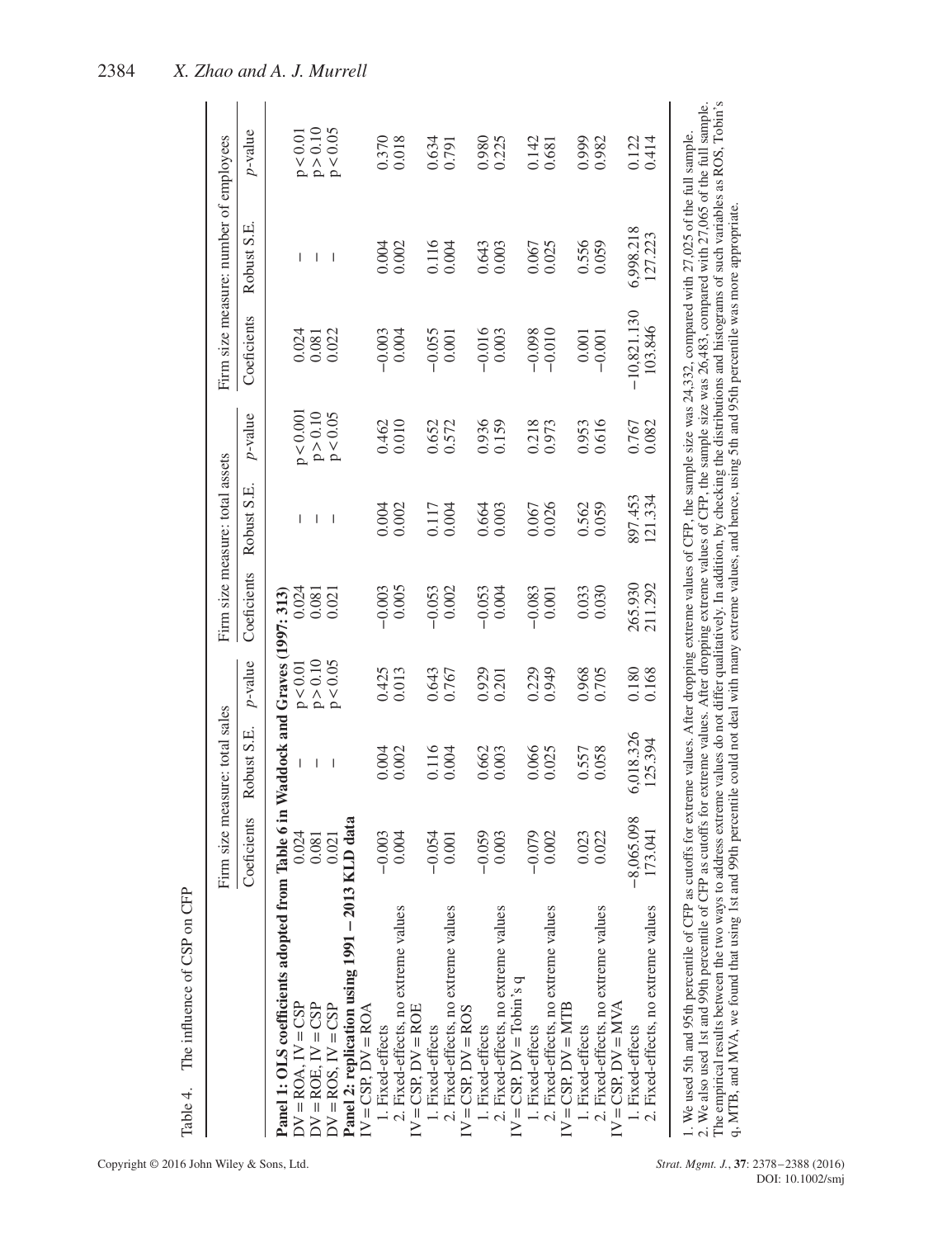confirm the original findings that prior accounting performance measured as ROA, ROE, and ROS) is positively associated with subsequent CSP (Waddock and Graves, 1997). However, we note that the effect sizes reported by our replication analyses are extremely smaller than those reported by the original study. Furthermore, our replication analyses indicate that prior financial market performance measured as Tobin's q, MTB, and MVA could be positively related with subsequent CSP; however, the effect sizes reported by our replication analyses are small.

## **The associations between prior CSP and subsequent CFP**

Table 4 reports the empirical results when CFP is the dependent variable and CSP is the independent variable. Panel 1 reports the regression coefficients and the ranges of *p*-values obtained from the original study (Waddock and Graves, 1997: 313, Table 6), and Panel 2 reports the regression coefficients, robust standard errors, and exact *p*-values of our replication analyses. Here, the measures of CFP include ROA, ROE, ROS, Tobin's q, MTB, and MVA. Following the analytical procedures of the original study (Waddock and Graves, 1997), these variables are entered into the replication analyses separately.

According to Panel 1 of Table 4, the original finding is that CSP is positively related with ROA. Panel 2 shows that our replication analyses yield positive but smaller associations between CSP and ROA when the extreme values of ROA are removed. For example, as firm size is measured by total sales, the effect size reported by the original study is  $0.024$  ( $p < 0.01$ ), while the effect size reported by our replication analyses is  $0.004$  (S.E. =  $0.002$ ,  $p = 0.013$ ). Similarly, when firm size is measured by total assets or number of employees, the effect sizes reported by our replication analyses are positive but smaller than those reported by the original study.

With respect to the associations between CSP and ROE, both the original study and our replication analyses demonstrate associations that do not significantly differ from zero. But the effect sizes yielded by our replication analyses are smaller than those of the original study. For instances, as firm size is measured by total sales, the effect size reported by the original study is 0.081 ( $p > 0.10$ ), while the effect size reported by our replication analyses is  $0.001$  (S.E. = 0.004,  $p = 0.767$ ). In

addition, when firm size is measured by total assets or number of employees, the effect sizes reported by our replication analyses are still substantially smaller than those reported by the original study.

The original study reports a positive relationship between CSP and ROS, whereas our replication analyses show associations that do not significantly differ from zero. Specifically, as firm size is measured by total sales, the effect size reported by the original study is  $0.021$  ( $p < 0.050$ ), while the effect size reported by our replication analyses is 0.003 (S.E. = 0.003,  $p = 0.201$ ). In addition, when firm size is measured by total assets or number of employees, the effect sizes reported by our replication analyses also does not significantly differ from zero and are extremely smaller than those reported by the original study.

Panel 2 of Table 4 also reports the results with respect to the associations between CSP and each of three financial market performance measures (i.e., Tobin's q, MTB, and MVA). In general, our replication results show that the associations between CSP and financial market performance are generally positive, but do not significantly differ from zero after removing extreme values of financial market performance measures. For example, when firm size is measured as total sales, the effect size of the association between CSP and Tobin's q is  $0.002$  (S.E. = 0.025,  $p = 0.949$ ); the effect size of the relationship between CSP and MTB is  $0.022$  (S.E. = 0.058,  $p = 0.705$ ); and the effect size of the relationship between CSP and MVA is 173.041 (S.E.=125.394, *p*=0.168). Moreover, when firm size is measured by total assets or number of employees, the associations between CSP and financial market performance measures still do not significantly differ from zero.

To summarize, after removing extreme values of the accounting performance measures, our replication analyses yield positive associations between ROA and CSP. However, the effect sizes of such positive associations are substantially smaller than the effect sizes reported by the original study. In addition, with respect to the associations between CSP and the two other accounting performance measures (i.e., ROE and ROS), our replication analyses report associations that do not significantly differ from zero and the effect sizes yielded by our replication analyses are also smaller than those reported by the original study. Moreover, our replication results show that the associations between CSP and financial market performance do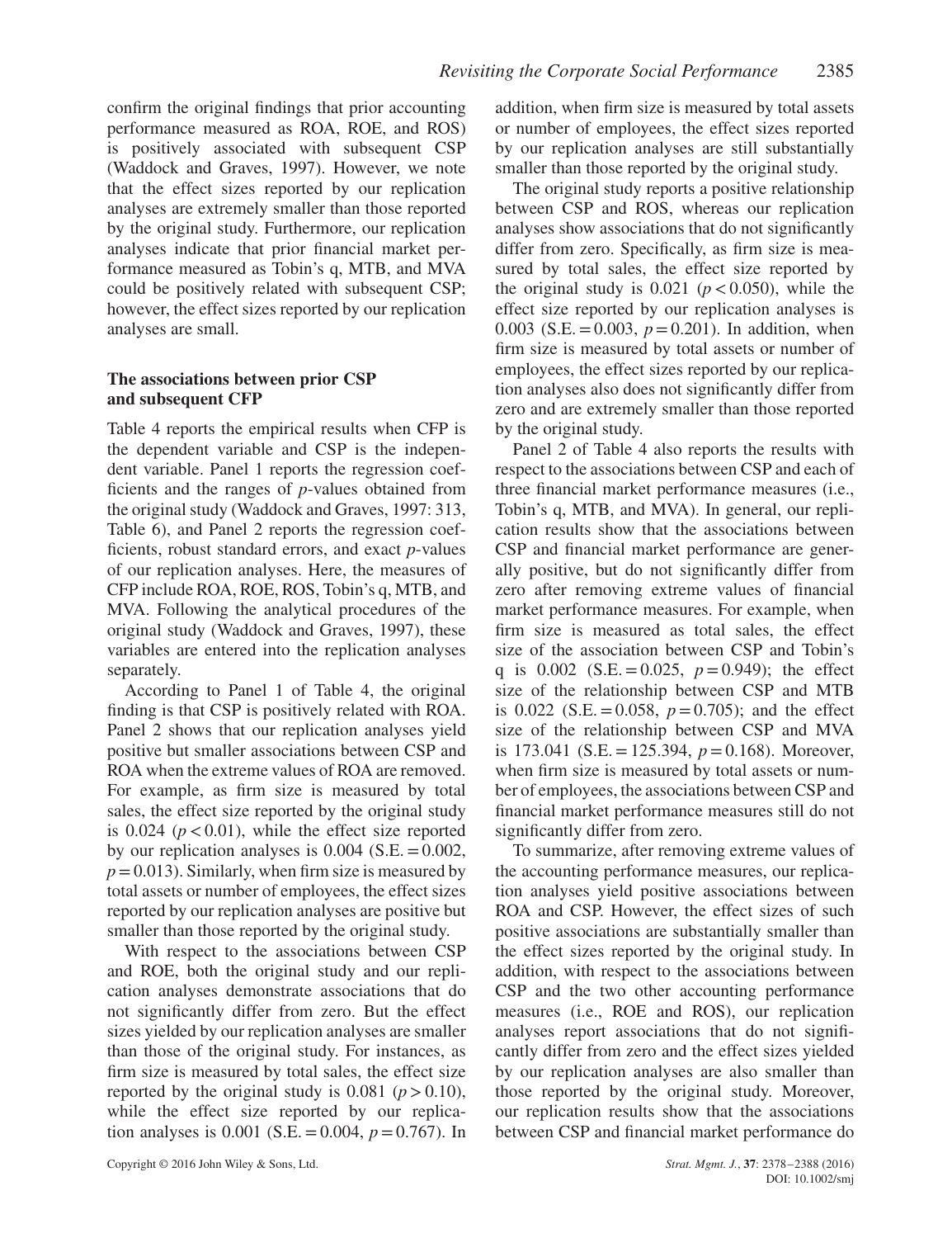not significantly differ from zero. In essence, our replication results could not support the original argument that prior CSP is positively associated with subsequent CFP (Waddock and Graves, 1997).

# **DISCUSSION AND CONCLUSION**

In this article, we revisit the relationship between CSP and CFP by replicating Waddock and Graves's (1997) study. The core theme of their research (1997: 307) is that there is a virtuous circle in which "*better financial performance results in improved CSP*" and "*improved CSP leads to better financial performance*." Our replication results partially support Waddock and Graves's (1997) arguments. Specifically, our replication results provide evidence that better accounting performance is associated with improved CSP; however, the effect size of this association yielded by our replication analyses is noticeably smaller than that reported by Waddock and Graves (1997). Furthermore, our replication results cast doubts on the argument that improved CSP is related to better accounting performance. In sum, our replication results show that the positive association between prior CSP on subsequent CFP argued by Waddock and Graves (1997) is not generalizable to a different sample that includes more firms over a longer time period, whereas the positive association between prior CFP and subsequent CSP reported by the original study could be generalizable. More important, the effect sizes yielded by our replication analyses are substantially smaller than those reported by the original study.

Although previous reviews argue that sample selection may cause problems with exploring CSP-CFP relationships (e.g., Margolis and Walsh, 2003), to our knowledge, our replication is the first study to test this notion and demonstrate that the positive association between prior CSP and subsequent CFP found in one sample may not be generalizable to other samples. In this sense, one explanation is that the original findings obtained from one sample may not carry over to another (Hamermesh, 2007). Thus, differences between the replication findings and the original results could be caused by differences between the original sample (KLD 1990) and the replication samples (KLD 1991–2013). For example, the samples used in our replication differ substantially from that of the original study in several aspects (see Table 1). First, the sample used in the original study only covers 469 S&P 500 firms, while the samples employed in our replication cover more than 27,000 firm-year observations. This is because beginning in 2001, KLD substantially expanded the coverage of rated firms, from only firms covered by the *S&P 500 Index* and the *Domini 400 Social SM Index* to other firms that are listed in *1,000 Largest US Companies*, *Large Cap Social SM Index*, *2,000 Small Cap US Companies*, and *Broad Market Social SM Index*. In general, KLD ratings covered approximately 650 firms between 1991 and 2000 compared with more than 3,000 firms after 2003. A second difference is that firms in the replication samples have lower profitability (i.e., ROA, ROE, and ROS), relatively smaller size (i.e., total sales, total assets, and employees), and higher debt-to-assets ratios than firms in the original sample (see Table 1). Because the replication samples differ from the original sample in certain dimensions that might impact the relationship between CSP and CFP, one might argue that these differences would impact the relationship between CSP and CFP observed in our replication analyses (e.g., Wang and Qian, 2011).

## **Theoretical implications for future research**

In general, we suggest that two specific results of our replication analyses merit discussion. First, our replication analyses report a mixed CSP-CFP relationship. Specifically, we find that prior CFP is positively related to subsequent CSP, but prior CSP is not associated with subsequent CFP. Second, the effect sizes of CSP-CFP relationship yielded by our replication analyses are noticeably smaller than those reported by the original study. Although the discovery of a mixed CSP-CFP relationship is not a unique finding of our replication analyses (e.g., Margolis and Walsh, 2003; Orlitzky *et al.*, 2003) and it is beyond the scope of a replication study to comprehensively explore the many reasons that may explain the mixed CSP-CFP relationship, we suggest that the two replication results noted above have important implications for future study. That is, future study may examine the conditions under which prior CSP is associated with subsequent CFP and also pay attention to the effect sizes of CSP-CFP relationship.

To do so, future study may directly examine the mediating effects of stakeholder responses between CSP and CFP. Waddock and Graves (1997) theoretically argue that better CSP improves subsequent CFP because better CSP establishes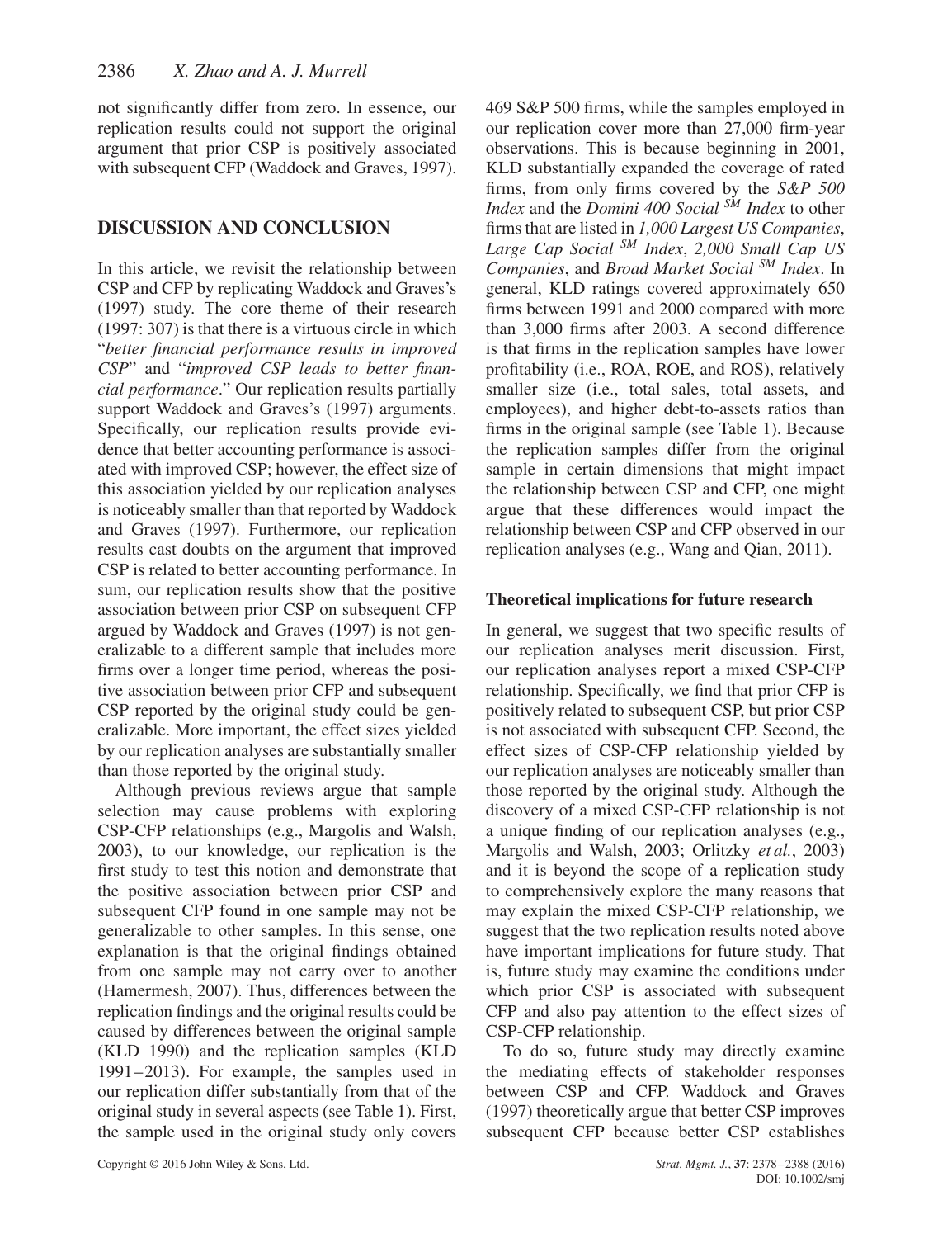good stakeholder relationships, which, in turn, enhance employee engagement and satisfaction, reduce governmental regulations, and result in greater customer purchasing intentions and behaviors; consequently, these positive stakeholder responses to better CSP lead to improved CFP. However, our replication results show that prior CSP is not positively associated with subsequent CFP, implying that stakeholders may not necessarily positively respond to better CSP (Bridoux and Stoelhorst, 2014; Harrison and Bosse, 2013). In fact, a few recent studies have shown that better CSP may not enhance employee engagement and satisfaction when employees are treated unfairly or are low in moral identity (Rupp *et al.*, 2013) or when the support for CSP from top management is low (Mallory and Rupp, 2015). In addition, better CSP may not enhance customer purchasing intentions and behaviors when customers perceive that a firm does not seek to improve CSP to enhance stakeholders' welfare but to generate more profits or when the degree of logical fit between the firm and its CSP is low (for a review, see Peloza and Zhang, 2011). In addition to exploring the variations of stakeholder responses to CSP, future study may also examine the variability in the magnitude of stakeholder responses. As discussed, the effect sizes of CSP-CFP relationship yielded by our replication analyses are substantially smaller than those reported by Waddock and Graves (1997). We suspect that the magnitude of stakeholder responses to CSP matters to the effect size of CSP-CFP relationship because stronger stakeholder responses to CSP could have a stronger influence on CFP. Thus, future study may explore this possibility.

# **ACKNOWLEDGEMENTS**

This research was supported by funding provided by the University of Pittsburgh, David Berg Center for Ethics and Leadership, and through a grant from the Bank of New York Mellon Foundation.

## **REFERENCES**

- Bridoux F, Stoelhorst J. 2014. Microfoundations for stakeholder theory: managing stakeholders with heterogeneous motives. *Strategic Management Journal* **35**(1): 107–125.
- Chatterji AK, Levine DI, Toffel MW. 2009. How well do social ratings actually measure corporate social

responsibility? *Journal of Economics and Management Strategy* **18**(1): 125–169.

- Cheng B, Ioannou I, Serafeim G. 2014. Corporate social responsibility and access to finance. *Strategic Management Journal* **35**(1): 1–23.
- Chun JS, Shin Y, Choi JN, Kim MS. 2013. How does corporate ethics contribute to firm financial performance? The mediating role of collective organizational commitment and organizational citizenship behavior. *Journal of Management* **39**(4): 853–877.
- Freeman RE. 1984. *Strategic Management: A Stakeholder Approach*. Pitman: Boston, MA.
- Garcia-Castro R, Ariño MA, Canela MA. 2010. Does social performance really lead to financial performance? Accounting for endogeneity. *Journal of Business Ethics* **92**(1): 107–126.
- Griffin JJ, Mahon JF. 1997. The corporate social performance and corporate financial performance debate twenty-five years of incomparable research. *Business and Society* **36**(1): 5–31.
- Hamermesh DS. 2007. Viewpoint: replication in economics. *Canadian Journal of Economics* **40**(3): 715–733.
- Harrison JS, Bosse DA. 2013. How much is too much? The limits to generous treatment of stakeholders. *Business Horizons* **56**(3): 313–322.
- Jayachandran S, Kalaignanam K, Eilert M. 2013. Product and environmental social performance: varying effect on firm performance. *Strategic Management Journal* **34**(10): 1255–1264.
- Koh PS, Qian C, Wang H. 2014. Firm litigation risk and the insurance value of corporate social performance. *Strategic Management Journal* **35**(10): 1464–1482.
- Luo X, Wang H, Raithel S, Zheng Q. 2015. Corporate social performance, analyst stock recommendations, and firm future returns. *Strategic Management Journal* **36**(1): 123–136.
- Mallory DB, Rupp DE. 2015. "Good" leadership: using corporate social responsibility to enhance leader-member exchange. In *The Oxford Handbook of Leader-Member Exchange*, Bauer IT, Erdogan B (eds). Oxford University Press: Oxford, UK; 335–350.
- Margolis JD, Walsh JP. 2003. Misery loves companies: rethinking social initiatives by business. *Administrative Science Quarterly* **48**(2): 268–305.
- Marquis C, Qian C. 2014. Corporate social responsibility reporting in China: symbol or substance? *Organization Science* **25**(1): 127–148.
- Mattingly JE, Berman SL. 2006. Measurement of corporate social action discovering taxonomy in the Kinder Lydenburg Domini ratings data. *Business and Society* **45**(1): 20–46.
- Nohria N, Gulati R. 1996. Is slack good or bad for innovation? *Academy of Management Journal* **39**(5): 1245–1264.
- Orlitzky M, Schmidt FL, Rynes SL. 2003. Corporate social and financial performance: a meta-analysis. *Organization Studies* **24**(3): 403–441.
- Peloza J. 2009. The challenge of measuring financial impacts from investments in corporate social performance. *Journal of Management* **35**(6): 1518–1541.